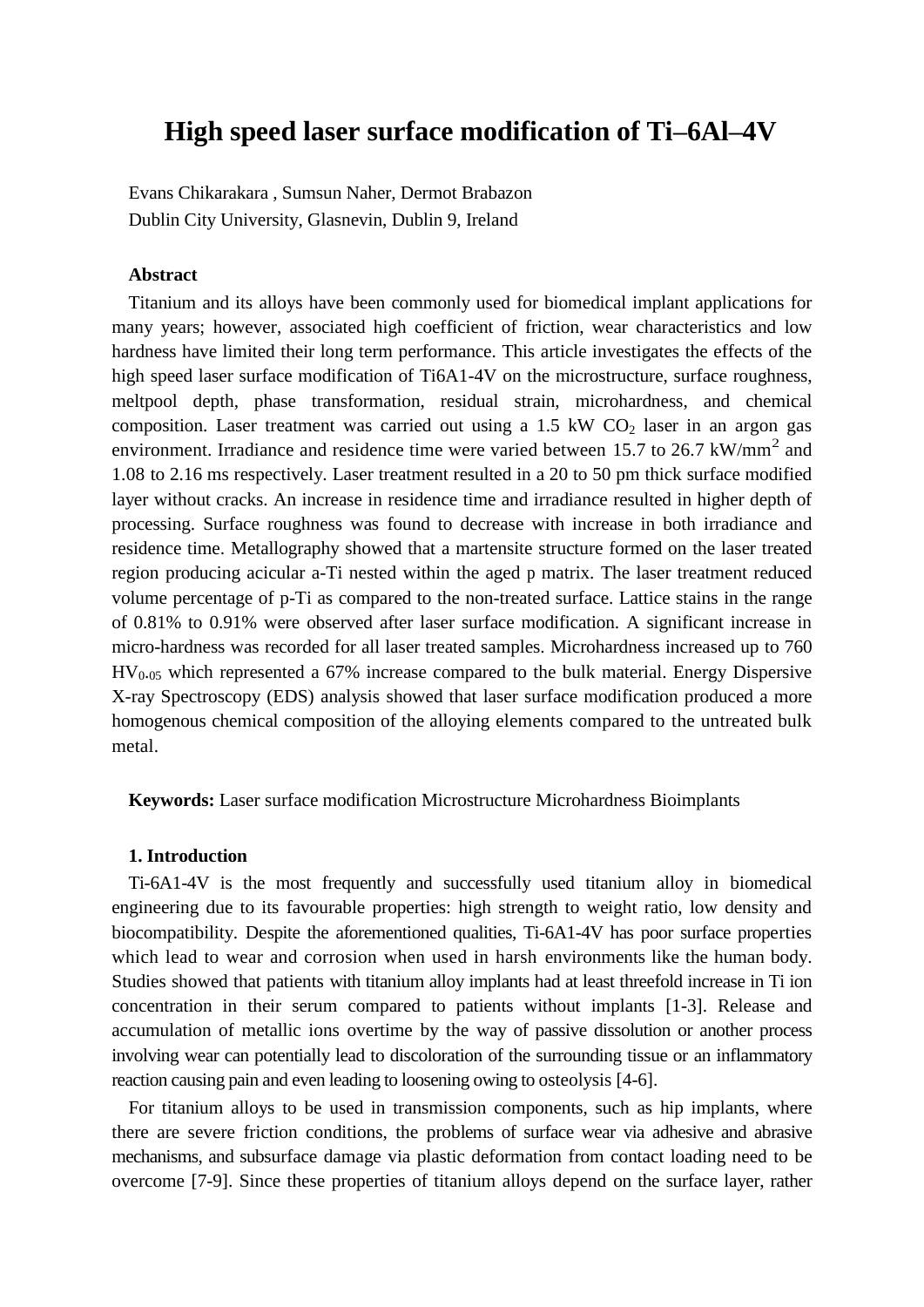than the bulk alloy, surface modification could provide a solution to allow implant longevity enhancement.

Laser surface modification of titanium and its alloys is known to improve mechanical and tribological properties. Laser surface modification plays a dual role: minimizing the release of metal ions by making the surface of the alloy harder and, more corrosive and wear resistant; as well as making the surface more bioactive and stimulating bone growth due to improvement in wettability and lower local surface energies [8,10]. To increase tribological properties of the alloy surface, most operations generally relied on forming a hard nitrogen rich surface layer by ion or laser techniques [11-14]. Laser alloying techniques such as nitriding are known to produce uncontrollable cracks, poor result reproducibility and non-homogeneous weak layers due to the complexity in dissolving the material uniformly in the melted pool [15]. Advantages presented by laser surface melting compared to other surface modification techniques include: superior bonding, reduced distortion, improved physical properties (hardness and wear), and easier control over depth of processing [16,17]. Ti6A1-4V was of interest in this study due to its workability and the ability to produce refined microstructures which are otherwise unachievable in other titanium alloys [18,19].

This paper presents laser surface melting under an argon environment to prevent oxidation and alloying with air elements during processing. The work utilised high speed laser processing capable of combinations of lower irradiances and higher residence times compared to previous research [20-25]. Low residence time allows for higher cooling rates, thus producing a more dynamic solidification which allows for novel phase formation and more homogeneous microstructures. The novel focus of this work was to apply combinations of high irradiance and low residence times to gain an understanding of the resultant microstructure, surface roughness, meltpool depth, phase transformation, residual strain, microhardness and chemical composition mechanisms.

# **2. Experimental**

| <b>Table 1</b><br>As received Ti-6Al-4V element composition (wt.%). |      |      |      |      |      |      |                |
|---------------------------------------------------------------------|------|------|------|------|------|------|----------------|
| Element                                                             |      | Si   | Fe   |      | ν    |      | Ti             |
| wt.%                                                                | 0.14 | 0.01 | 0.16 | 0.17 | 3.97 | 6.36 | <b>Balance</b> |

The experiments were conducted on conventional biomedical titanium alloy Ti-6A1-4V. Composition of the as-received annealed alloy is listed in Table 1.

The workpiece, 100 mm long, 20 mm wide and 4 mm high, was grit blasted prior to laser treatment in order to remove surface defects from the alloy. Grit blasting is also known to improve the absorption of the laser wavelength by creating a non-reflective surface [26]. This was carried out using inert soda lime glass with particles ranging between 106 and 212 pm. The samples were ultrasonic cleaned for 10 min at 60 °C, before and after laser treatment to remove tightly adhering particles embedded onto the surfaces during grit blasting.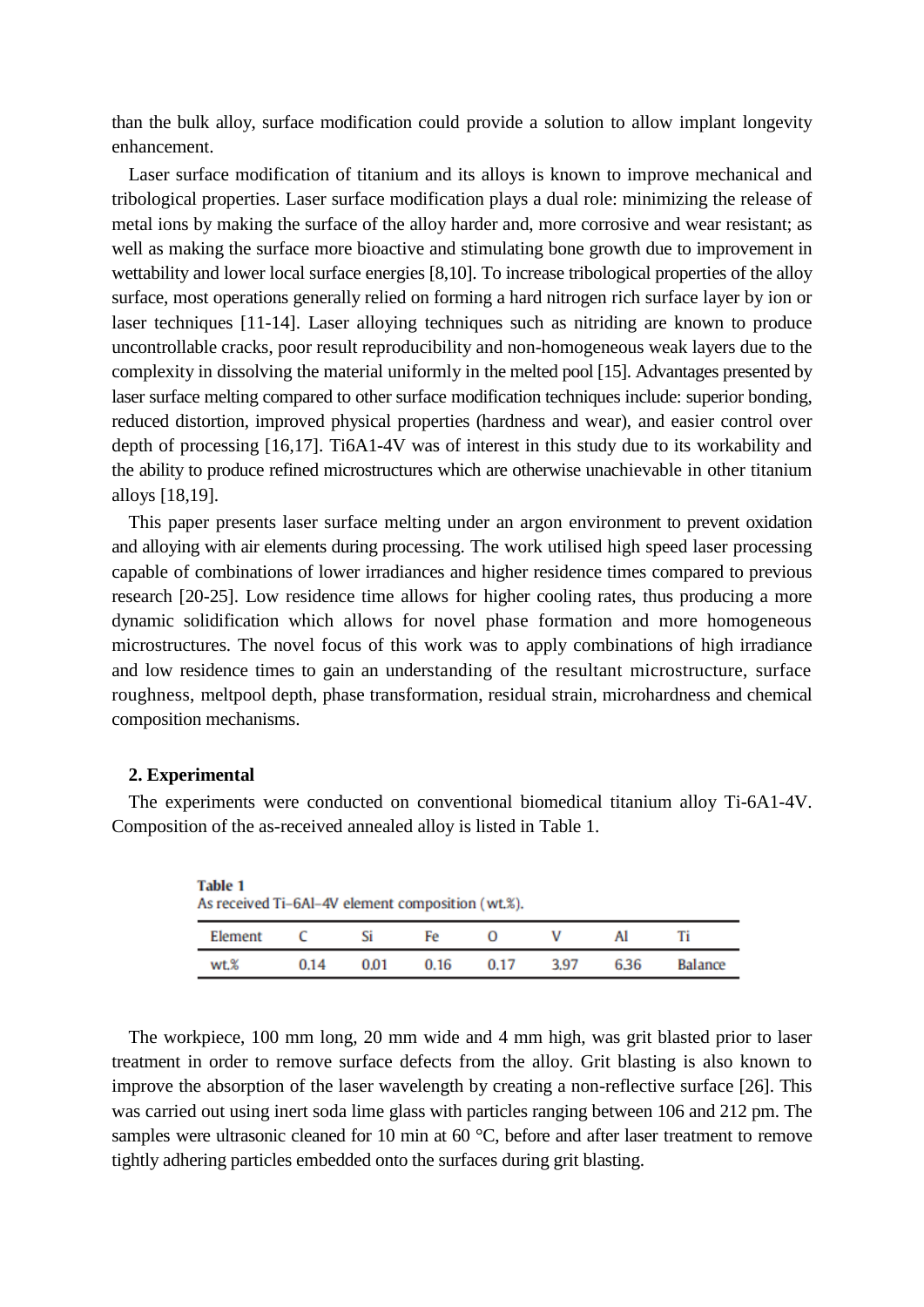A 1.5 kW  $CO<sub>2</sub>$  laser was used in continuous mode to irradiate the workpiece at three levels of irradiance: 15.72, 20.43 and 26.72 kW/  $mm<sup>2</sup>$  and three levels of residence time: 1.08, 1.44 and 2.16 ms, see Table 2.

| Sample ID | Power (W) | <b>Irradiance</b><br>(kW/mm <sup>2</sup> ) | Sample speed<br>mm/min) | Residence<br>time (ms) |
|-----------|-----------|--------------------------------------------|-------------------------|------------------------|
|           | 100       | 15.72                                      | 2500                    | 2.16                   |
| 2         | 130       | 20.44                                      |                         |                        |
| 3         | 170       | 26.72                                      |                         |                        |
| 4         | 100       | 15.72                                      | 3750                    | 1.44                   |
| 5         | 130       | 20.44                                      |                         |                        |
| 6         | 170       | 26.72                                      |                         |                        |
| 7         | 100       | 15.72                                      | 5000                    | 1.08                   |
| 8         | 130       | 20.44                                      |                         |                        |
| 9         | 170       | 26.72                                      |                         |                        |
|           |           |                                            |                         |                        |

**Table 2** Laser processing parameters used in the experimental design.

The Gaussian laser beam was focused on the work-piece surface providing a laser spot size of 90 pm. A schematic of the laser processing set-up is shown in Fig. 1.



Fig. 1. Schematic of the laser processing set-up.

The residence time is the period for which the laser beam was in contact with a unit area of the workpiece [27]. Irradiation was carried out using a raster scan with a partial overlap of 30% in order to provide for microstructural and compositional homogeneity. Argon at a pressure of 200 kPa was used as an assist gas to avoid oxidation during laser processing. The laser beam was kept perpendicular to the workpiece during laser irradiation to maximise the absorbance and ensure uniform conditions for processing.

The influence of the process parameters on the microstructure of the modified surface topology and cross section was studied by using optical and scanning electron microscopy (SEM) with the aim of providing a better understanding of the process. For cross sectional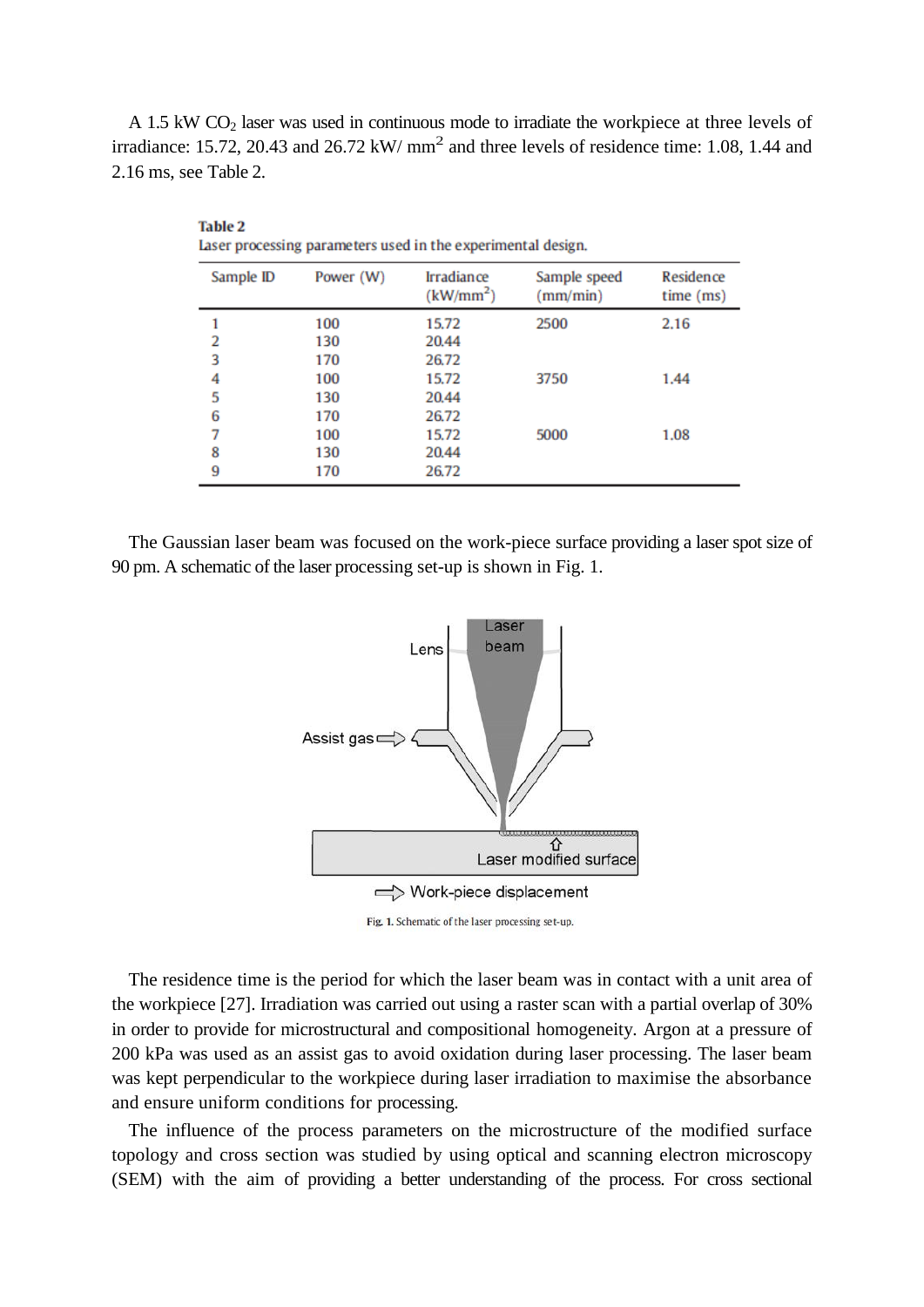examination after grinding and polishing, etching was carried out by immersion in Kroll's reagent for 60-90 s. Composition of the etchant was distilled water  $H_2O$  (92 ml), nitric acid  $HNO_3$  (6 ml) and Hydrofluoric acid HF (2 ml). This etching procedure allowed optical examination of the microstructural features including grain size, phase features and meltpool depth. Ten measurements were taken using the SEM to obtain the average meltpool depth for each sample.

Surface mean roughness (Ra) measurements were performed using a stylus profilometer. Sampling and evaluation lengths used were 0.8 mm and 4 mm respectively. Five measurements were taken to obtain the average roughness for each sample, according to ISO 4287/4288. Vickers microhardness test was performed using a set load of 500 mN and 30 s indentation time. X-ray diffraction patterns of the samples were recorded using a Bruker D8 XRD system, with Cu-Ka  $(X = 1.5405 A)$  radiation. The diffraction patterns were recorded in the 20 range of 20 to 90°. Strain and residual stress calculation induced by laser treatment were calculated by using the variation in the value of interplanar spacing *(d)* calculated from shifting of the diffraction peaks [28]. Energy Dispersive Spectroscopy (EDS) was used to determine the chemical composition of the treated layer. Confidence intervals displayed for all results were calculated using the t-distribution at 95% confidence.

#### **3. Results**

# **3.1. Morphology and microstructure characterisation**

Fig. 2 presents the topographic and cross-sectional views of the as-received Ti-6A1-4V. There were no observable voids, inclusions, pits or cracks present. Fig. 3 presents the topographical characteristics of the laser treated region, highlighting the regular processing tracks at a constant residence time of 1.08 ms and at the three levels of irradiance 15.72, 20.4 and 26.7 kW/mm<sup>2</sup>. The BSE images show no evidence of ablation of the surface. The width of the tracks is representative of the laser beam spotsize of 90 pm. Effects of irradiance on surface roughness can also be inferred from Figs. 3 and 4 which reveal the cross sectional microstructure of the laser treated Ti-6A1-4V corresponding to Fig. 3. The sample treated at higher irradiance showed a smoother surface finish compared to the samples treated at lower irradiance. High speed laser treatment resulted in the creation of a crack-free modified layer ranging from 20 to 50 pm thick with very different microstructures compared to the bulk alloy. The laser treated region lacked a discernible grain structure and heat affected zone, which are prevalent in other laser treatment processes in literature [20]. Excellent bonding was observed in the modified layers processed in this work which is typical of laser surface processing.

#### **3.2. Roughness characterisation**

The measured average roughness of the grit blasted alloy was  $0.56 \pm 0.1$  pm. The laser surface processing subsequently produced average roughness values between 1.39 pm and 2.73 pm. Fig. 3 illustrates the effect of irradiance on roughness at a residence time of 1.08 ms. Fig. 5 graphs the effect of irradiance and residence time on roughness.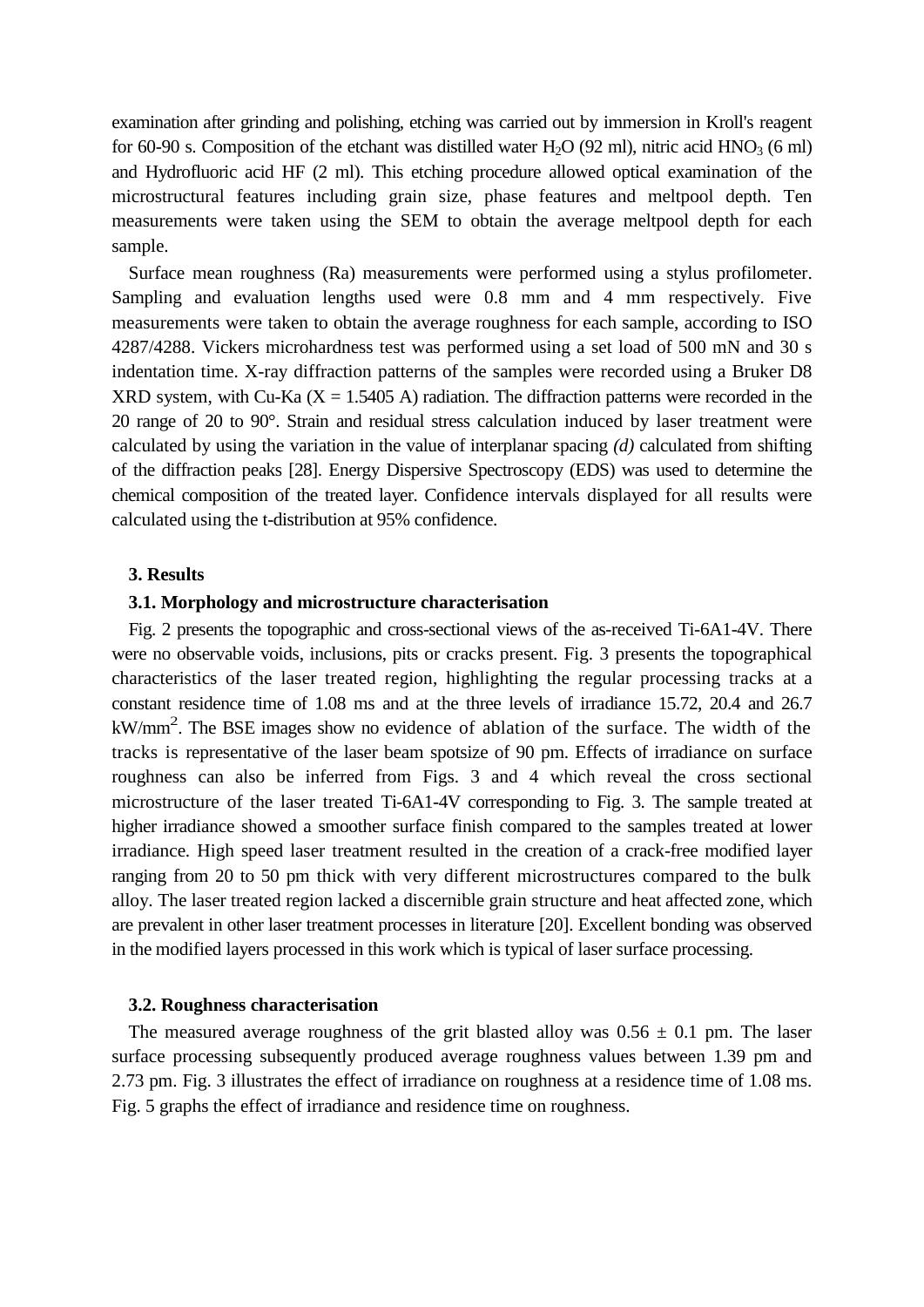# **33. Meltpool depth characterisation**

Fig. 4 highlights the changes in roughness, grain structure and meltpool depth of the laser modified regions. Increase in both irradi¬ance and residence times resulted in an increase in meltpool depth as shown in Fig. 6. Micrographs in Fig. 4 show that irradiance has an ef¬fect on the thickness uniformity of the melted area. As the irradiance increased, a more homogeneous meltpool depth with fewer disconti-nuities was observed. Lower meltpool depths were obtained in this experiment compared to other laser surface modification studies [20,21].

# **3.4. X-ray diffraction characterisation**

Backscatter images of the laser treated surfaces provided an ideal starting point for further phase microanalysis by highlighting pres¬ence of two phases. The as-received Ti-6A1-4V consisted of a mixture of a and p-Ti.



Fig. 2. SEM images of the as-received Ti-6Al-4V (a) topography and (b) cross-section.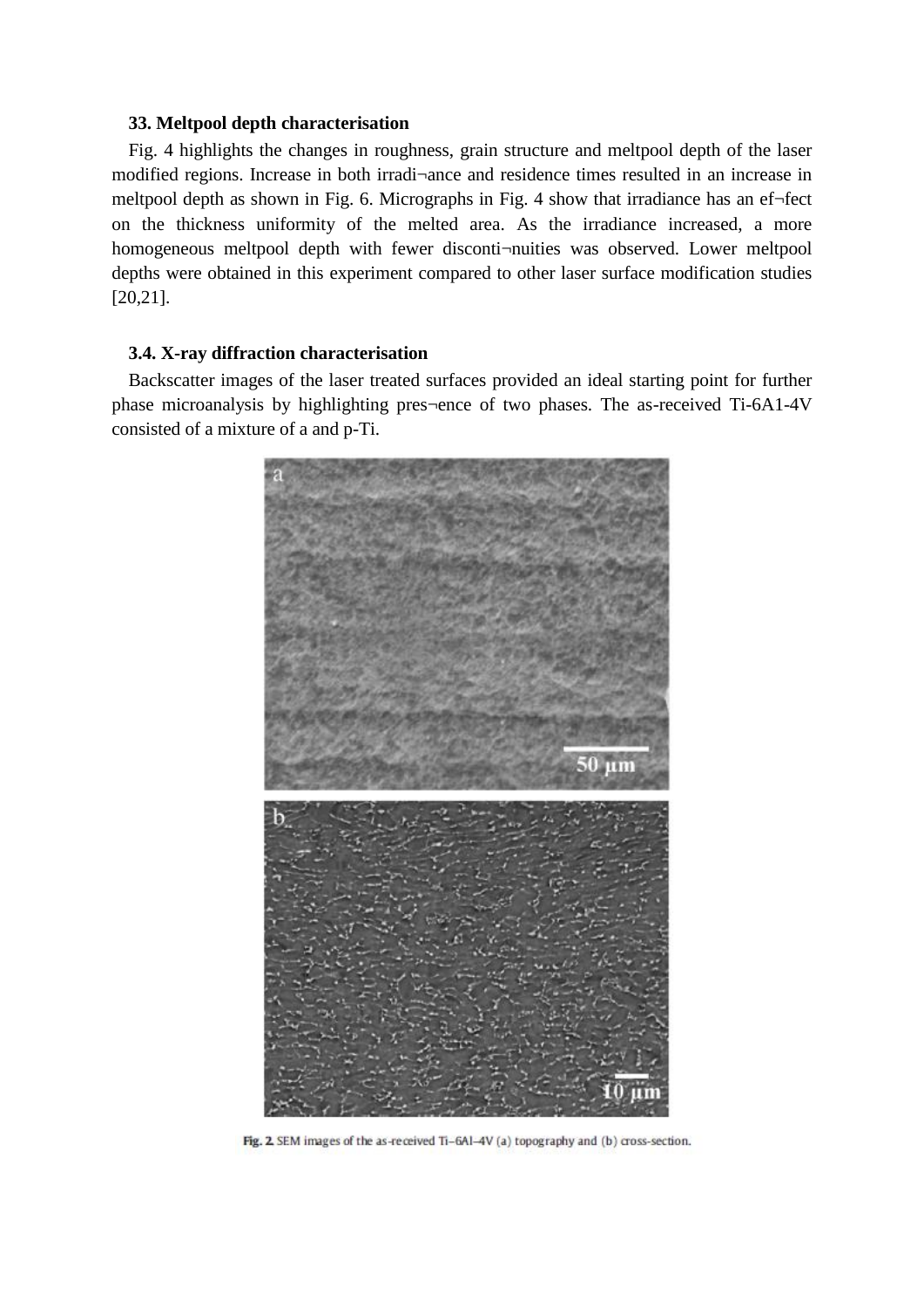The relative volume fraction of [3-Ti was lower than that of a-Ti. The a and 13 phases present in untreated Ti-6A1-4V alloy are clearly visible in the backscattered electron detector microstructure image shown in Fig. 7(a). Subsequent to laser processing, the a-Ti phase was transformed into an acicular structure.

Roughness was found to decrease with increase of irradi¬ance and residence time. A combination of low residence time and low irradiance produced the highest roughness due to a more un¬evenly melted surface produced by the lower energy density, where energy density is the product of irradiance and residence time.

The microstructure of the treated Ti-6A1-4V revealed that the transformed acicular a-Ti was nested within the aged [3 matrix, see Fig. 7(b). The corresponding X-ray diffraction patterns presented in Fig. 7(c) and (d) further con¬firmed the presence of these phases.



Fig. 3. Back scatter detector (RSE) surface morphology images of laser surface modified Ti-6Al-4V at a constant residence time of 1.08 ms and three levels of irradiance (a) 15.72, (b) 20.4 and (c) 26.7 kW/mm<sup>2</sup>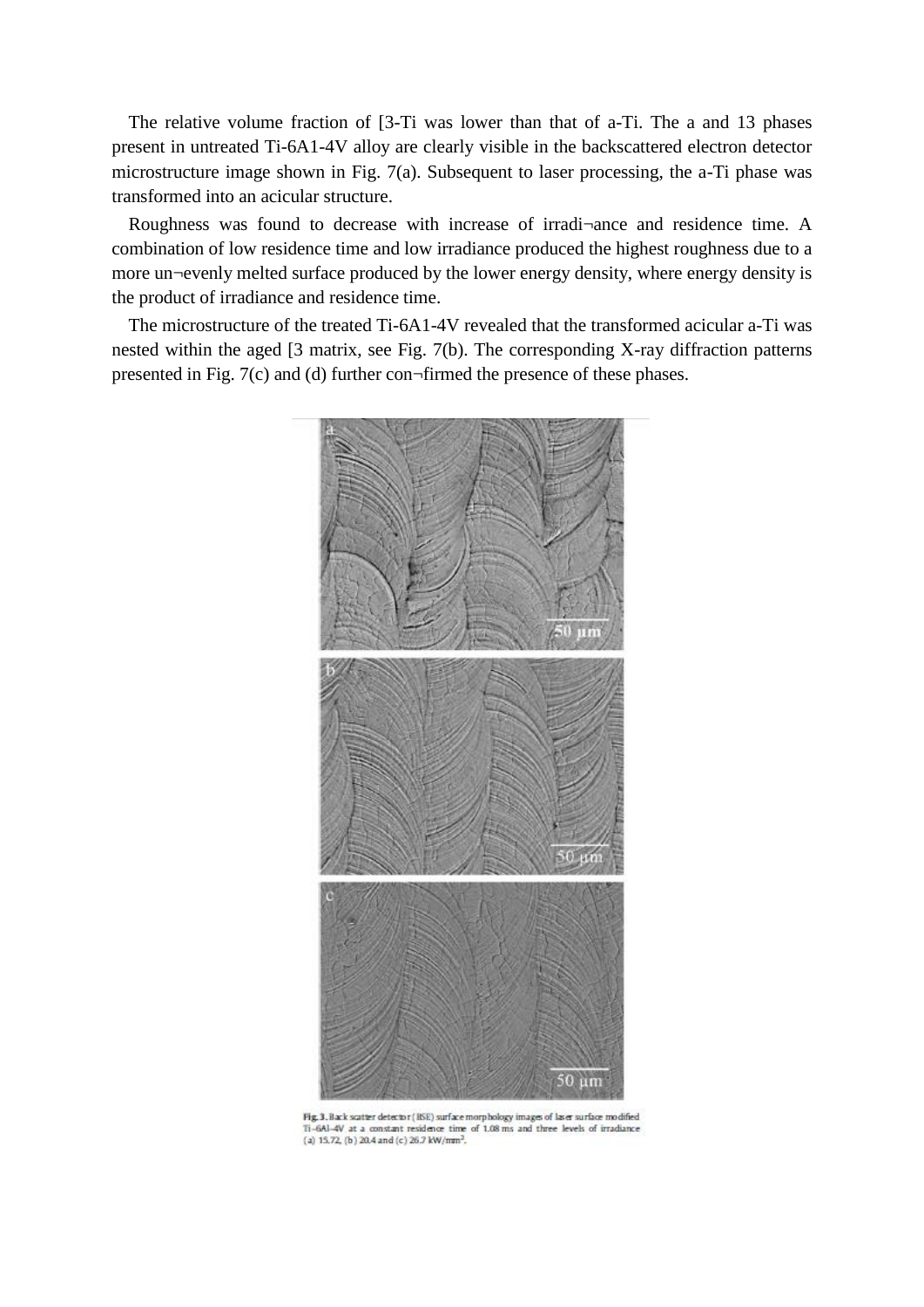The shift in diffraction peaks to a new 20 position within the laser treated samples, in Fig. 7(d), de¬picts a uniform microstrain within the structure [27]. Table 3 lists the phase volume distribution and lattice strain of untreated and laser treated Ti-6A1-4V. A reduction in volume fraction of [3-Ti up to 12% following melting was observed.



Fig. 4. Cross-sectional RSE images of laser treated Ti-6Al-4V corresponding to processed surfaces shown in Fig. 2(a), (b) and (c).

# **3.5. Microhardness**

Fig. 8(a) highlights the effect of laser processing parameters on the resulting microhardness. The 3D surface graph illustrates microhard¬ness distribution with respect to irradiance and residence time. The highest microhardness of 760 HV was achieved at the highest level of irradiance (26.72 kW/mm2) and lowest residence time (1.08 ms). Microhardness of the asreceived alloy was measured to be  $460 \pm 13$  HV. Therefore the laser treated region showed hardness in¬crease of up to 67% compared to the as received alloy. Processing pa¬rameters producing the most improved hardness (sample 9) were used to illustrate the change in hardness with respect to distance from the surface, see Fig. 8(b). Maximum hardness levels were recorded in the laser treated region, hardness values decreased as the distance from the surfaces increased.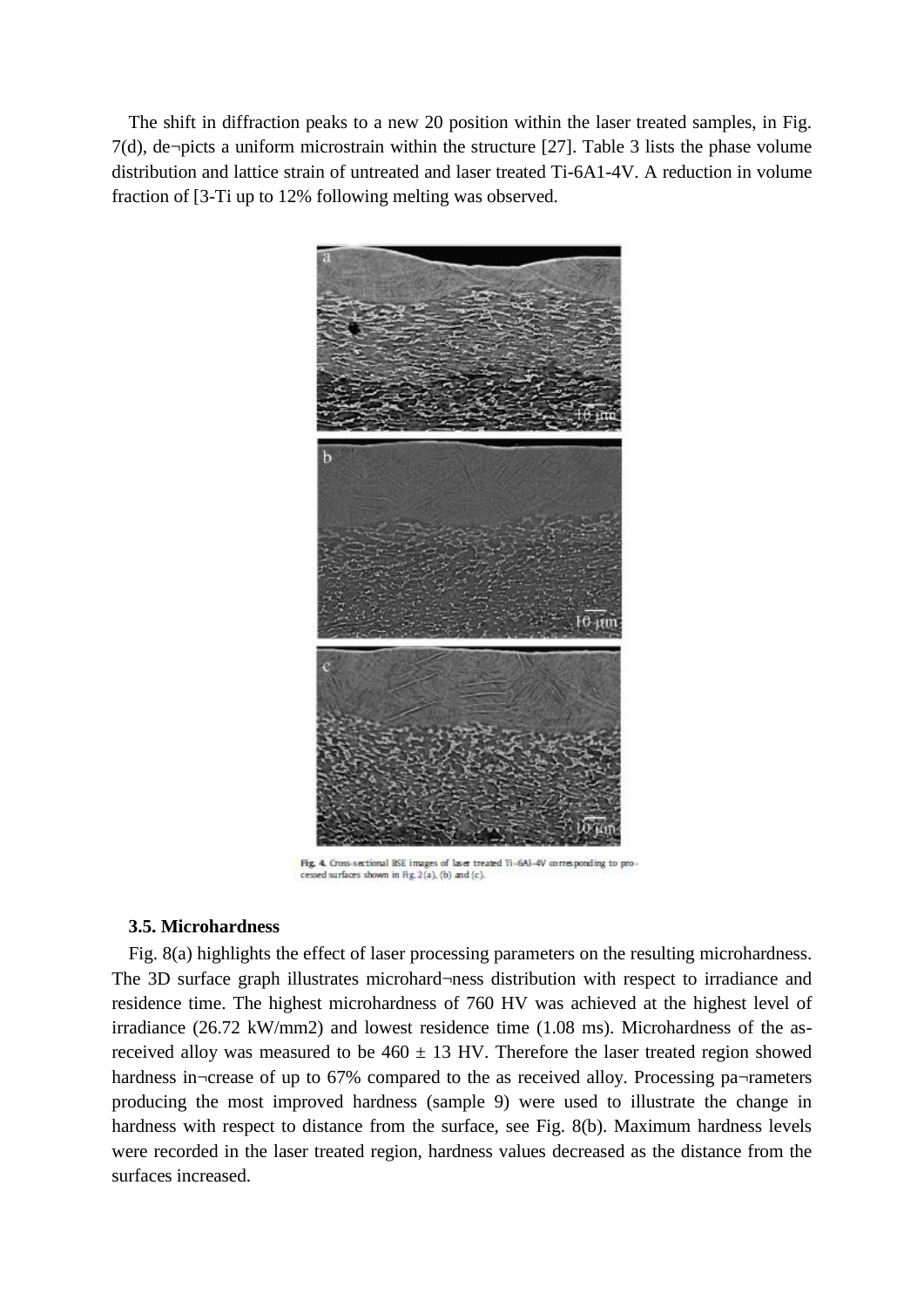#### **3.6. Energy-dispersive X-ray spectroscopy (EDS)**

Fig. 9(a) shows the microstructure of the laser treated Ti-6A1-4V, each line spectrum representing a point of analysis 8 pm apart. EDS results from samples 3, 6 and 9 (see Table 2) are shown in Fig. 9(b). Fig. 9(b) reveals the titanium composition corresponding to the spec¬trum points shown in Fig. 9(a). Within the laser treated region, the ti¬tanium element composition was uniform at 90% compared to the relatively non-homogenous titanium distribution within the bulk alloy. The same trend was found for the vanadium and aluminium alloying elements.



Fig. 5. Effects of irradiance and residence time on average roughness of the Ti-6Al-4V samples.



Fig. 6. Effects of laser irradiance and residence time on meltpool depth for the Ti-6Al-4V samples.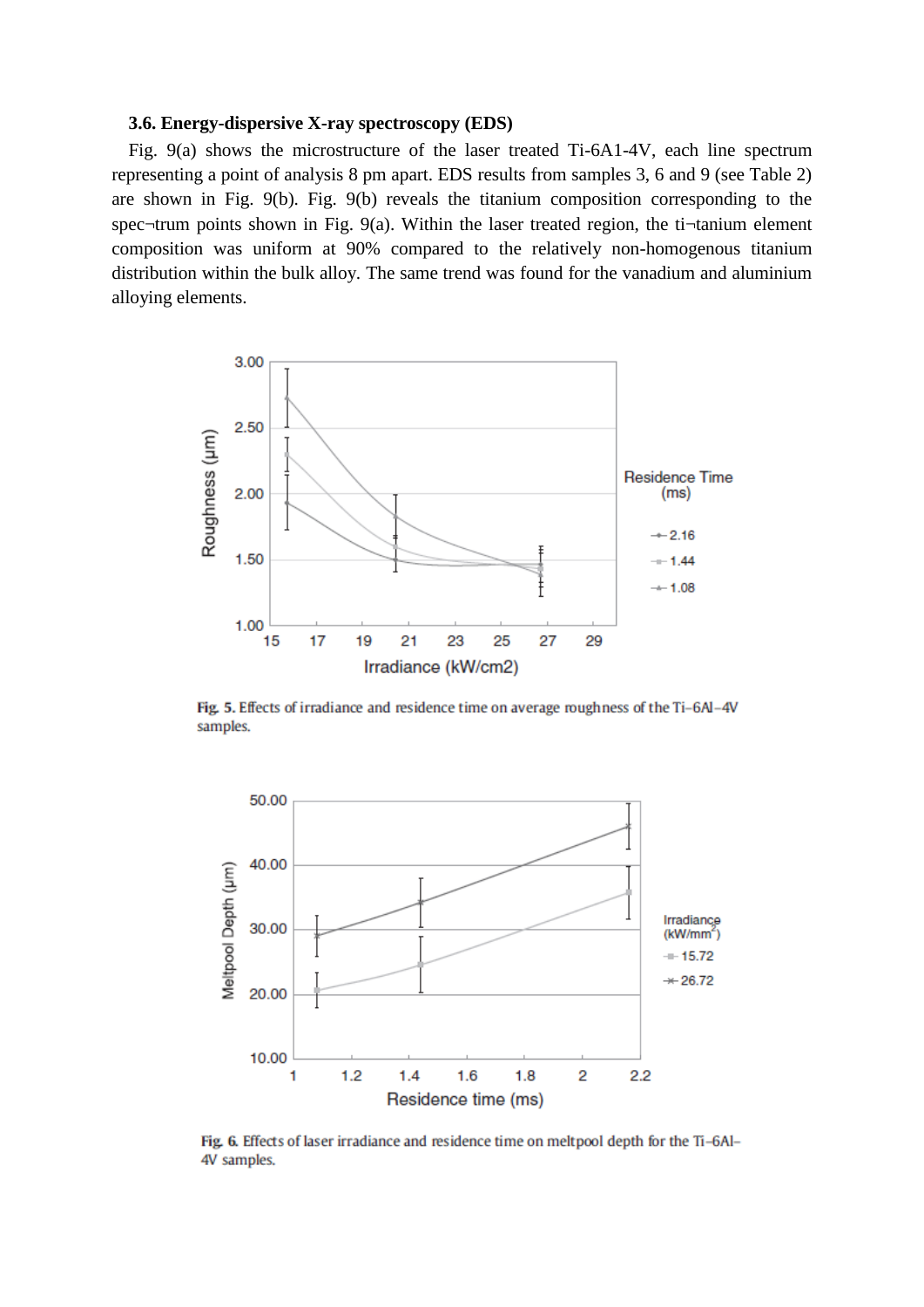

Fig. 7. BSE microstructural images of (a) untreated and (b) laser treated Ti-6Al-4V; and X-ray diffraction pattern of (c) untreated and (d) laser treated Ti-6Al-4V.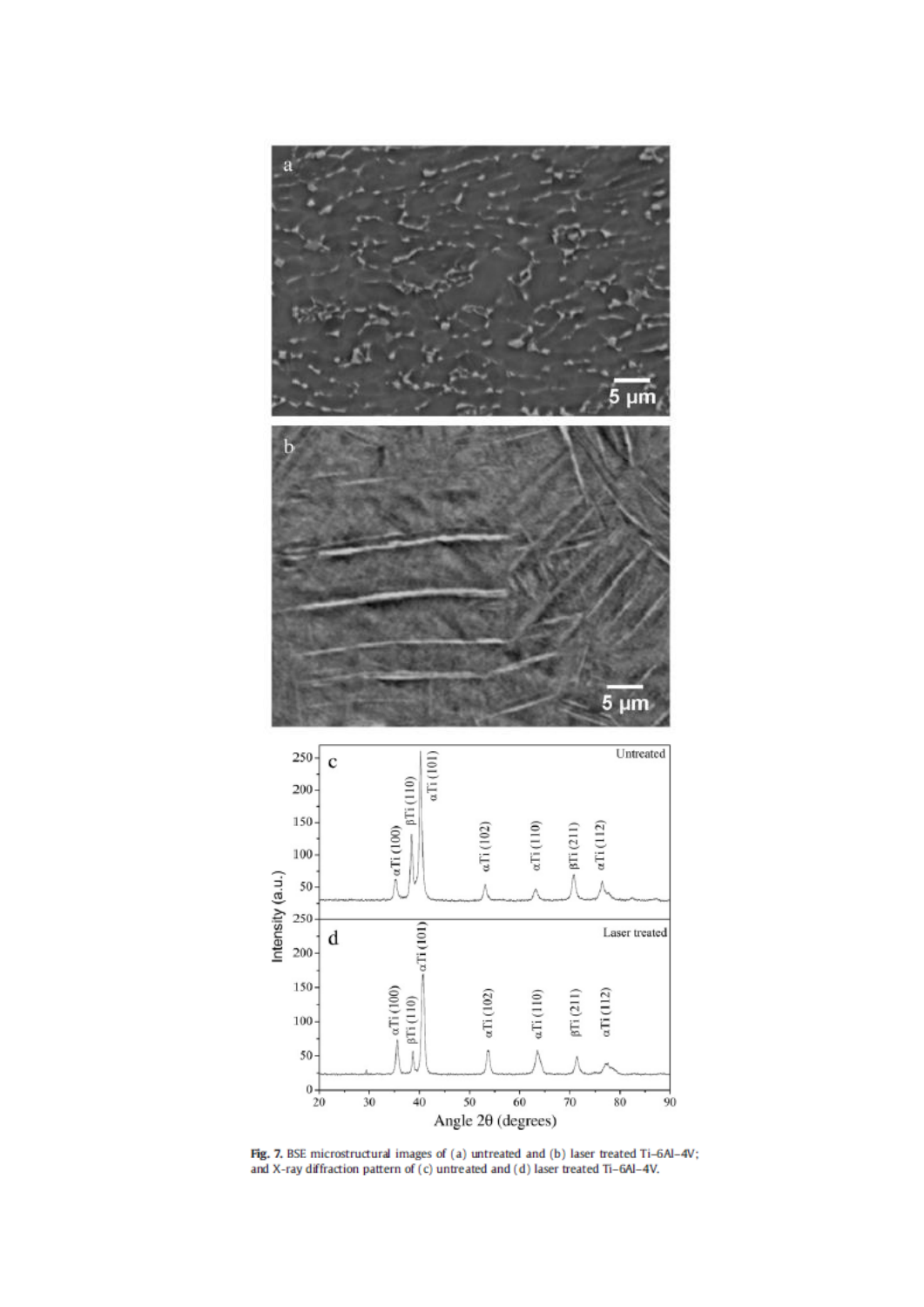# **4. Discussion**

# **4.1. Morphology and microstructure**

Processing parameters used in this study were carefully chosen so that energy densities do not exceed levels that induce ablation of sur¬face material. Lack of ejected material or channellike features in the BSE images can be evidenced as absence of ablation of the surface. Instead, the surface was melted and rapidly solidified due to high speed processing. Unlike other surface modification techniques that have three distinct regions: modified region, heat affected zone and the bulk alloy; this type of laser treatment does not show a discernible heat affected zone [20].



Fig. 8. (a) Micro hardness distribution for all samples taken at the midpoint of the treated surface and (b) the microhardness with respect to depth from the surface for sample 9.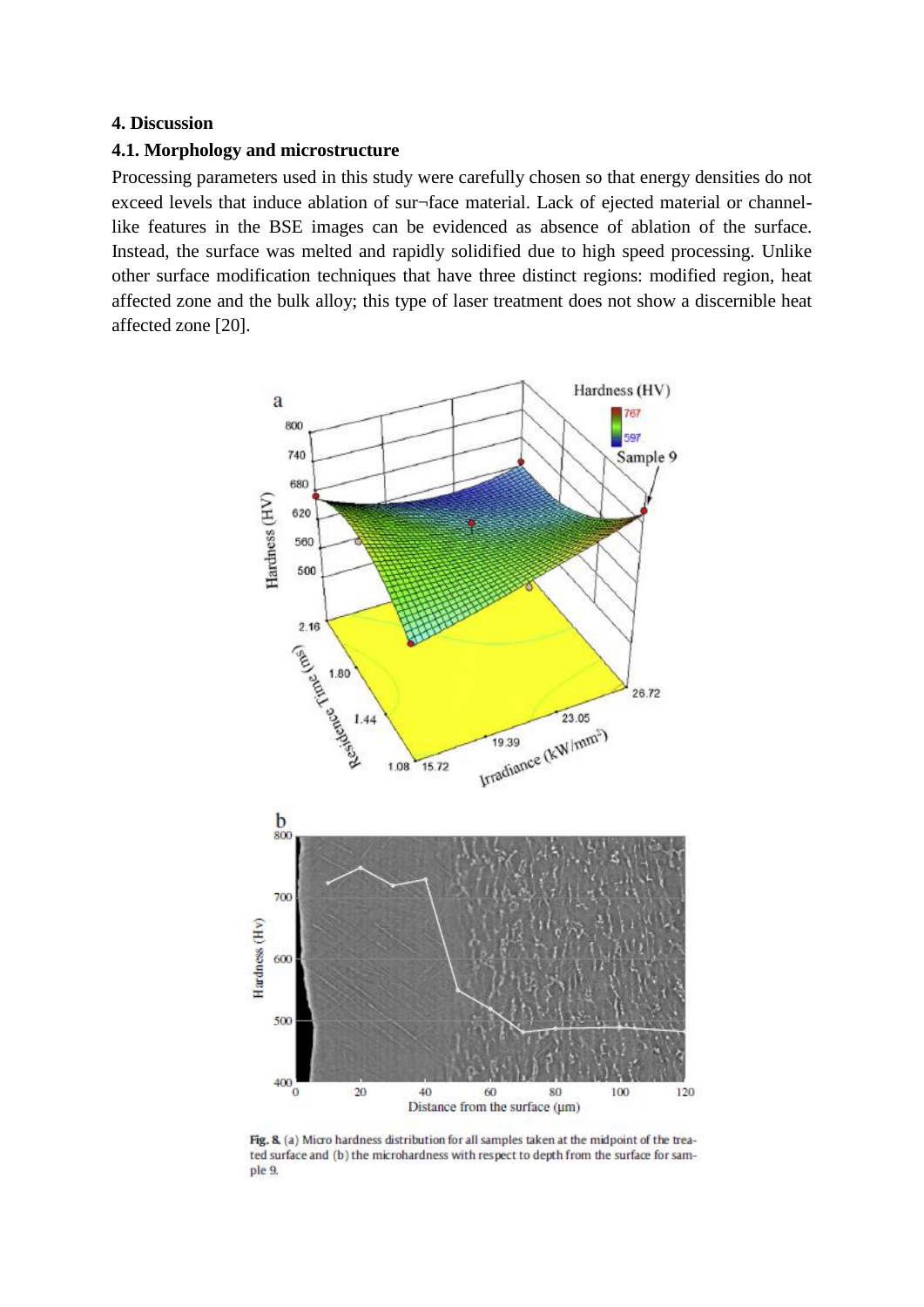Formation of this structure was due to the rapid solidification which thwarted the segregation of the various alloying elements into high and low concentration. The exclusion of cracks and the lack of a heat affected zone, from the experimental conditions examined in this work, indicate a surface modification technique that can be successfully applied and is well adjacent to the bulk metal. Crack elimination is attributed to the high speed pro¬cessing, low residence times and corresponding assist gas parameters. These processing characteristics ensure minimal thermal stress was exerted on the surface thus avoiding crack development.



Fig. 9. (a) Cross-sectional BSE images of the laser treated Ti-6Al-4V highlighting the sampling distances (b) EDS of titanium composition distribution in samples 3,6 and 9.

#### **4.2. Roughness**

The decrease in roughness is mainly attributed to a more homogenous melting produced at high irradiance thus producing smoother surfaces. The process used in this study is laser surface melting and it highly depends on the residence time and irradiance. The product of the two which is energy density can be used to limit the process to just melting. At certain energy densities the material gets ablated producing cutting effects. Preliminary experimental design studies found that a further increase in irradiance at high residence times would cause ablation an associated rise in roughness. Roughness variation thus depends on energy density. In this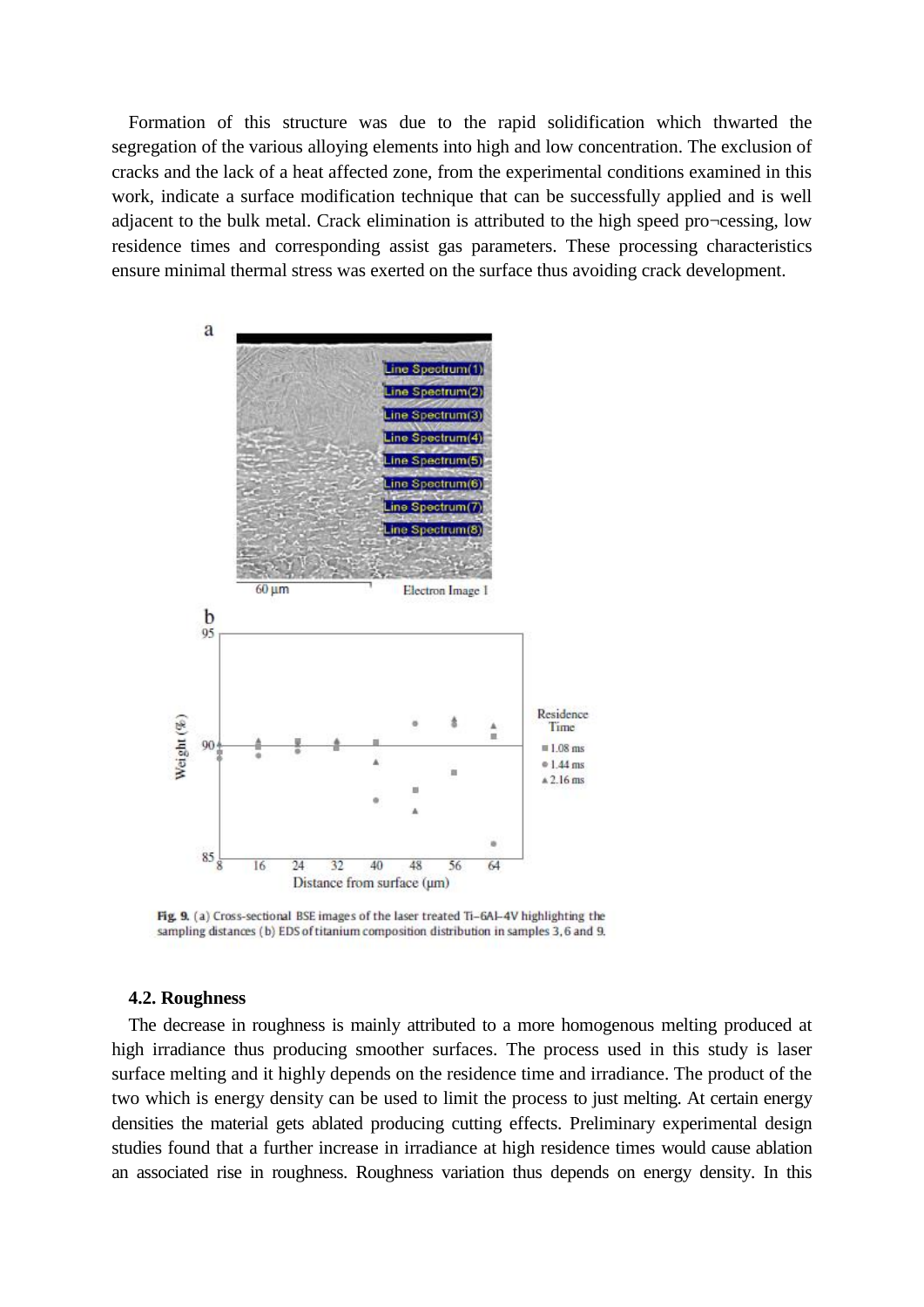experiment an energy density of approximately 29  $J/mm^2$  (samples 9) produced preeminent homogeneity with the lowest roughness

#### **4.3. Meltpool depth**

Meltpool depth is crucial in contact components since the depth of the modified layer is related to the lifetime of the component. The meltpool profile not only depends on energy density but also on the laser beam profile used which was  $TEM_{00}$  (Gaussian). This beam profile becomes more perceptible in the microstructure at low irradiance and residence times, as seen in Fig. 4. Fig. 4 also highlights that there is no significant change in depth of processing between samples irradiated at 20.4 and 26.72  $kW/mm^2$ ; this is due to insignificant difference in energy densities, 22 and 29 J/mm<sup>2</sup> respectively. However, the significance can be easily demonstrated for samples treated at irradiances of 15.72 and 26.72  $kW/mm^2$  as seen in Fig. 6; this is due to a higher difference in energy density. Meltpool depths are lower than other laser processing treatments found in literature due to the low residence time, induced by high sample speeds and a low beam spotsize used in this work.

Lower meltpool depths can be advantageous due to their corresponding lower induced thermal stress thus eliminating formation of cracks on the surface.

#### **4.4. X-ray diffraction analysis**

The phase structure transformation from the typical  $a + 13$  structure into a fine martensite structure was due to the low residence times used in the experiments which resulted in high cooling rates. Such high cooling rates force formation of different composition phases but allow very little time for diffusion to produce those phases' equilibrium compositions [9]. Acicular martensite structure enhances the materials wear and corrosion resistance. A decrease in 13 phase in the microstructure is known to improve corrosion properties since pitting attacks mainly target the 13 phase [29].

The reduction of volume fraction of [3-Ti following melting is attributed to the stabilisation of acicular martensite in the structure during rapid quenching [22].

Laser treatment of Ti-6A1-4V induced uniform strain generated over relatively large distances, thus changing the lattice plane spacings in the constituent grains from a stress free value to a new value corresponding to the magnitude of stress applied. Broadening of diffraction peaks is known to represent non-uniform microstrain. Since no broadening effects occurred, it can be concluded that only uniform microstrain was caused by the laser processing parameters. Micro-strain is induced within the melted zone of the surface treated Ti6A1-4V samples mainly due to a very high thermal gradient developed and the related quench stress built thereafter.

# **4.5. Microhardness analysis**

The increase of hardness produced as a result of the laser treatment is caused by the refinement of microstructure and the formation of acicular martensite during rapid quenching. This fine, acicular martensite has a hexagonal closed packed structure and possesses a high hardness but relatively low ductility and toughness [9,30]. Uniformly high hardness levels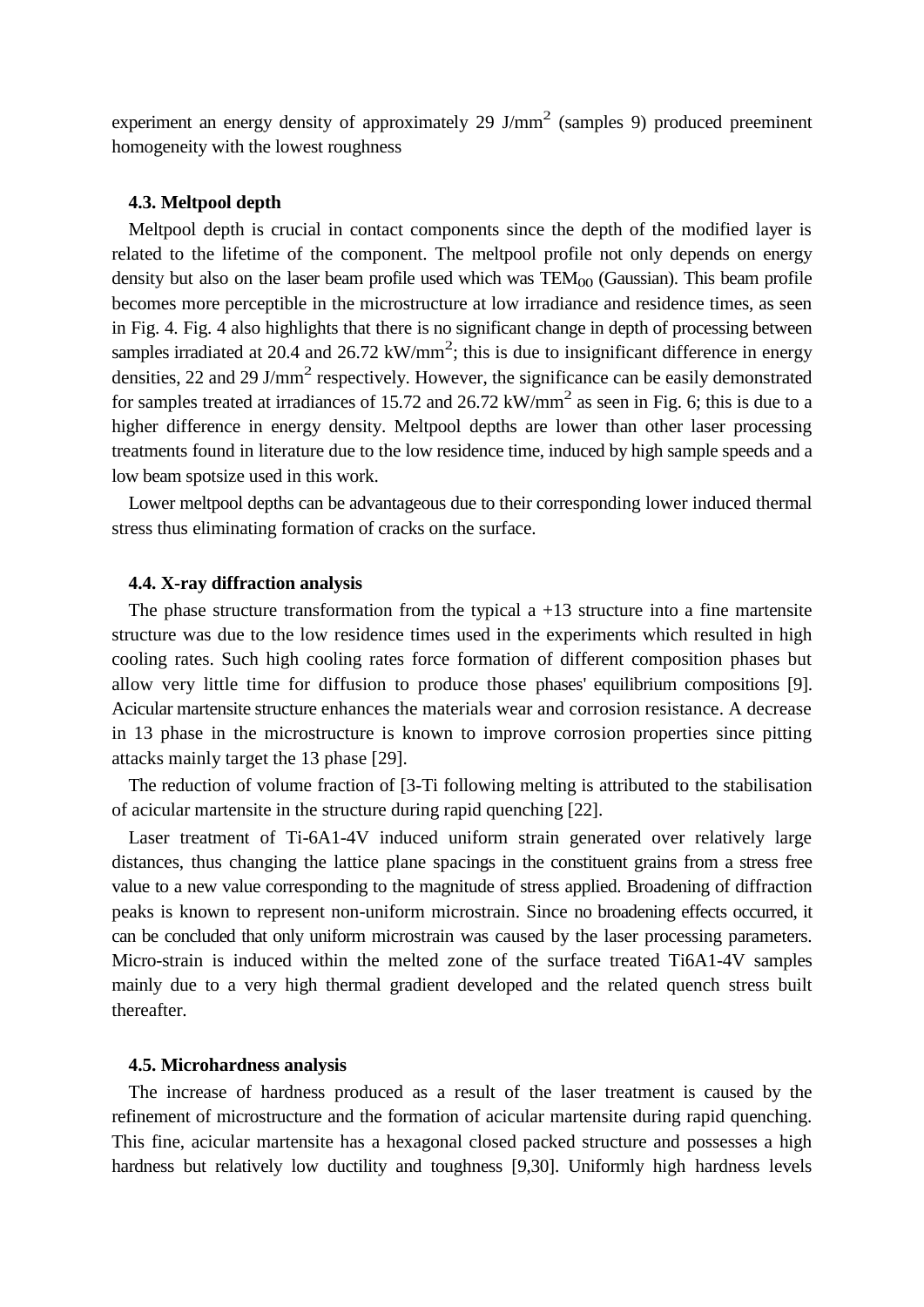throughout the laser modified region iterate the superiority of the modified regions compared to the bulk alloy. High hardness and uniformity of the modified layer is important in biomedical Ti-6A1-4V alloys as it has a significant influence on wear resistance properties [31,32].

4.6. Energy-dispersive X-ray spectroscopy (EDS)

Uniform element distribution in the modified region could be due to high speed of convection stream providing intensive stirring of the elements inside the molten pool as well as the high cooling rates prohibiting sufficient time for elemental diffusion and segregation typical under slower cooling conditions. Re-distribution of alloying elements within the treated titanium alloys is also known to improve pitting corrosion resistance due to preferential corrosion attack prevention [33].

# **5. Conclusions**

High speed laser melting of Ti-6A1-4V in an inert argon environment produced a modified layer from 20 to 50 pm deep with improved microstructural properties. The microstructure of the laser modified layer was transformed to acicular a embedded within 13 matrix due to high cooling rates experienced. No cracks were observed in the laser treated layer. A relationship between irradiance and residence time for roughness was observed, whereby roughness decreased with an increase in irradiance and residence time. Roughness characteristics were closely related to the melting intensity and energy density. An increase in residence time and irradiance resulted in an increased depth of processing. Higher irradiance levels were found to provide for a more uniform depth of processing which reached a maximum of 50 pm. X-ray diffraction results demonstrated an increase of a phase in Ti-6A1-4V subsequent to laser treatment. Laser surface modification introduced residual strain 0.81% to 0.91% within the modified region. Microhardness examination revealed an increase of up to 67% subsequent to laser treatment. EDS analysis verified improved homogenous chemical composition of the modified layer due to redistribution of elements as a result of rapid solidification. The associated low residence time and rapid cooling rates allowed for novel and apparently useful properties to be achieved.

# **Acknowledgements**

The authors sincerely thank the Office of Vice President of Research (OVPR), Dublin City University for the financial support for this work.

# **References**

- 1. J.J. Jacobs, AK. Skipor, L.M. Patterson, NJ. Hallab, W.G. Paprosky, J. Black, J.O. Galante, J. Bone Joint Surg. Am. 80 (1998) 1447.
- 2. S.S. Leopold, RA. Berger, L Patterson, A.K. Skipor, R.M. Urban, J.J. Jacobs, J. Arthroplasty 15 (2000) 938.
- 3. J.J. Jacobs, C. Silverton, NJ. Hallab, A.K. Skipor, L Patterson, J. Black, J.O. Galante, Clin. Orthop. 358 (1999) 173.
- 4. J.T. Scales, J. Bone Joint Surg. Br. 73 (1991) 534.
- 5. D. Granchi, E. Cenni, G. Trisolino, A Giunti, N. Baldini, J. Biomed. Mater. Res. B 77B (2006) 257.